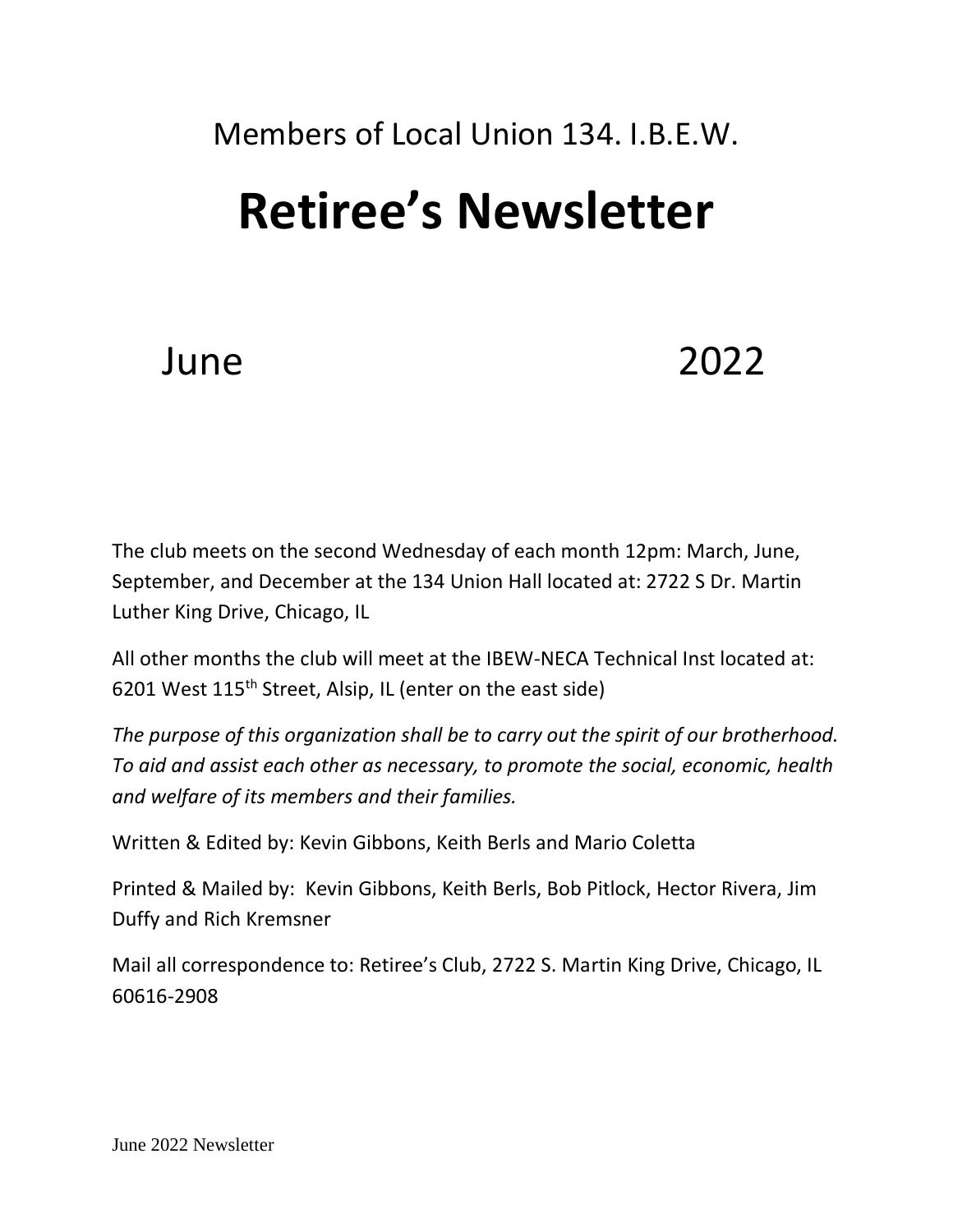### **From the Podium**

Hello everybody, I hope this letter finds you good. Many thanks to Rick Murphy for his interesting talk about liabilities of insurance. The convention has finally come and gone. I hope all that attended had a very good time.

 Our next speaker for June 8th Luncheon will be Patrick Sullivan. He is a will and trust attorney. This should be a very interesting speech. We will also have our award ceremony for 50 year and older members of our Retiree Club .

Our next 2 speakers will be Bob Casto who is the Business agent for the CTA . At the August 10th general meeting we will have Kelly Gage address our club. Kelly has an adoption and foster animal shelter for anyone interested in rescuing an animal.

**Please make sure you are registered to vote for the upcoming primaries and elections**. Remember it is very important for the worker's rights amendment to pass in the State of Illinois!

In Brotherhood, Keith Berls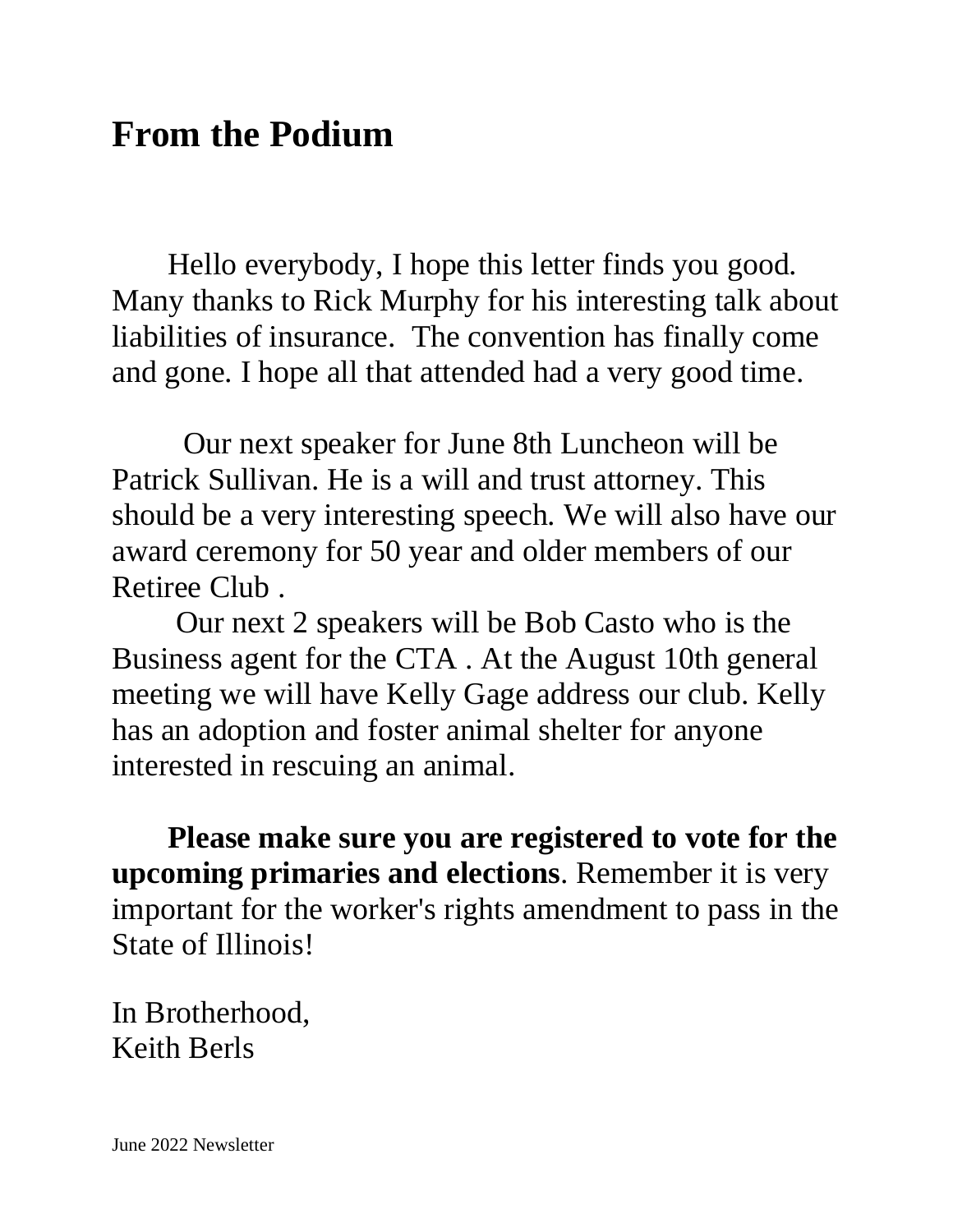**Summary of coming events:**

**June 8, 2022** … Honoree Luncheon 50,55,60,65,70 & 75 Local 134 Union Hall, Chicago, IL 11:00 am Meet & Greet / Luncheon 12:00 pm 1:00 PM Regular Meeting *Guest Speaker: Patrick Sullivan / Estate Planning & Wills*

**June 27, 2022**… Executive Board meeting / 10:30 / Alsip

**July 7, 2022**… Regular Meeting / Alsip, IL 12:00 noon Meet & Greet / 1:00 pm meeting *Guest Speaker: Bob Casto / Local 134 BA*

#### **Save the date: September 21, 2022 Golf Outing**

If you have NOT paid your dues, please mail today. *See Local 134 website for renewal form.*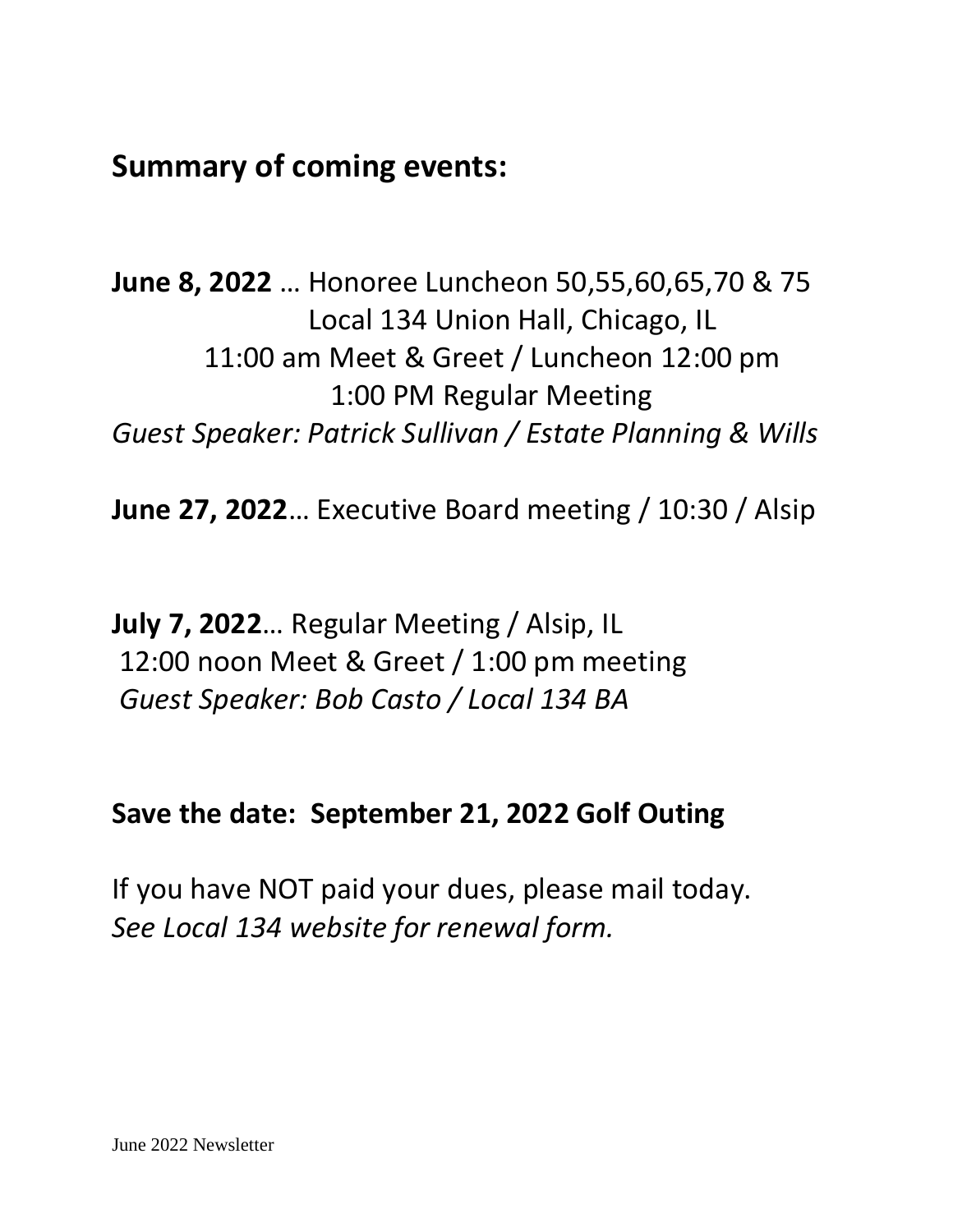#### **IN MEMORIAM**

Philip W Anderson Richard A Anderson Edward Baba Richard C Cook Miguel Czerwony Walter E Garland James M Hastings Edward L Hoff Jeffery C Hummel Kenneth J Jurek Michael E Kroner **\*James E McMahon** Willie C Miller John P Moriarty **\*John E Peterson** Thomas D Ramsden Robert J Reilly Edward W Richards Jr William Scales Gene Tonning Michael P Warkenthien **\*Eugene J Zackey**

#### **Our condolences to the families of Retiree's Club Members:**

**James E McMahon John E Peterson Eugene J Zackey.**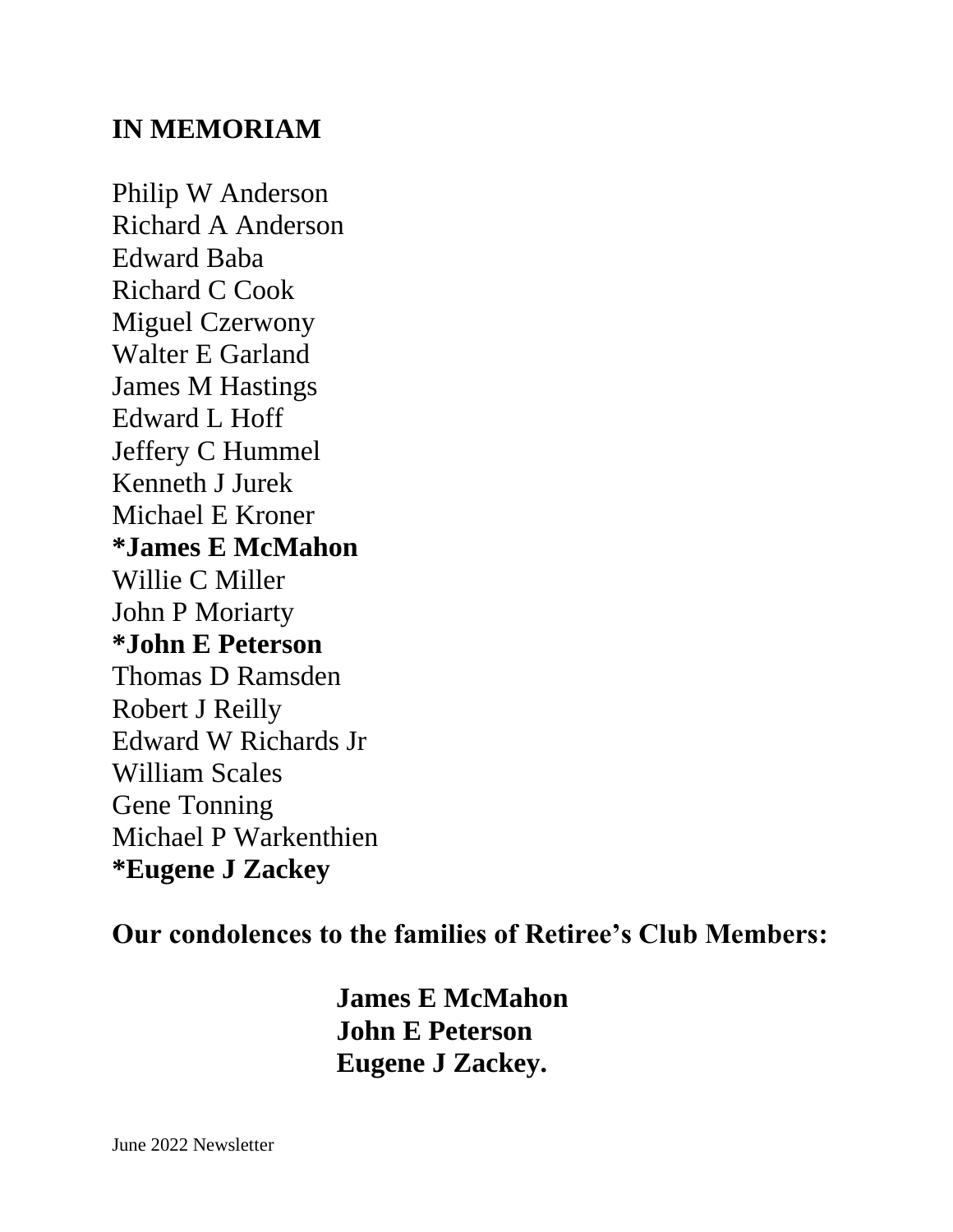## Murder on the Orient Express

Murder on the Orient Express is the story of an American Tycoon that was found in his compartment on the Orient Express stabbed a dozen times, his door was locked from the inside. The passengers rely on famed detective Hercule Poirot to identify the murderer before they strike again. A witty adaptation of Agatha Christie's timeless murder mystery.

Date: September 22, 2022

- Cost: \$70 dollars per person
- Time: Lunch served at 11:30 AM Play follows at 1:30 PM
- Place: Drury Lane Playhouse 100 Drury Lane, Oakbrook Terrace, Il 60181 630-530-8300
- Information: James Martin Telephone: 708-848-1833 Cell Phone: 312-213-6380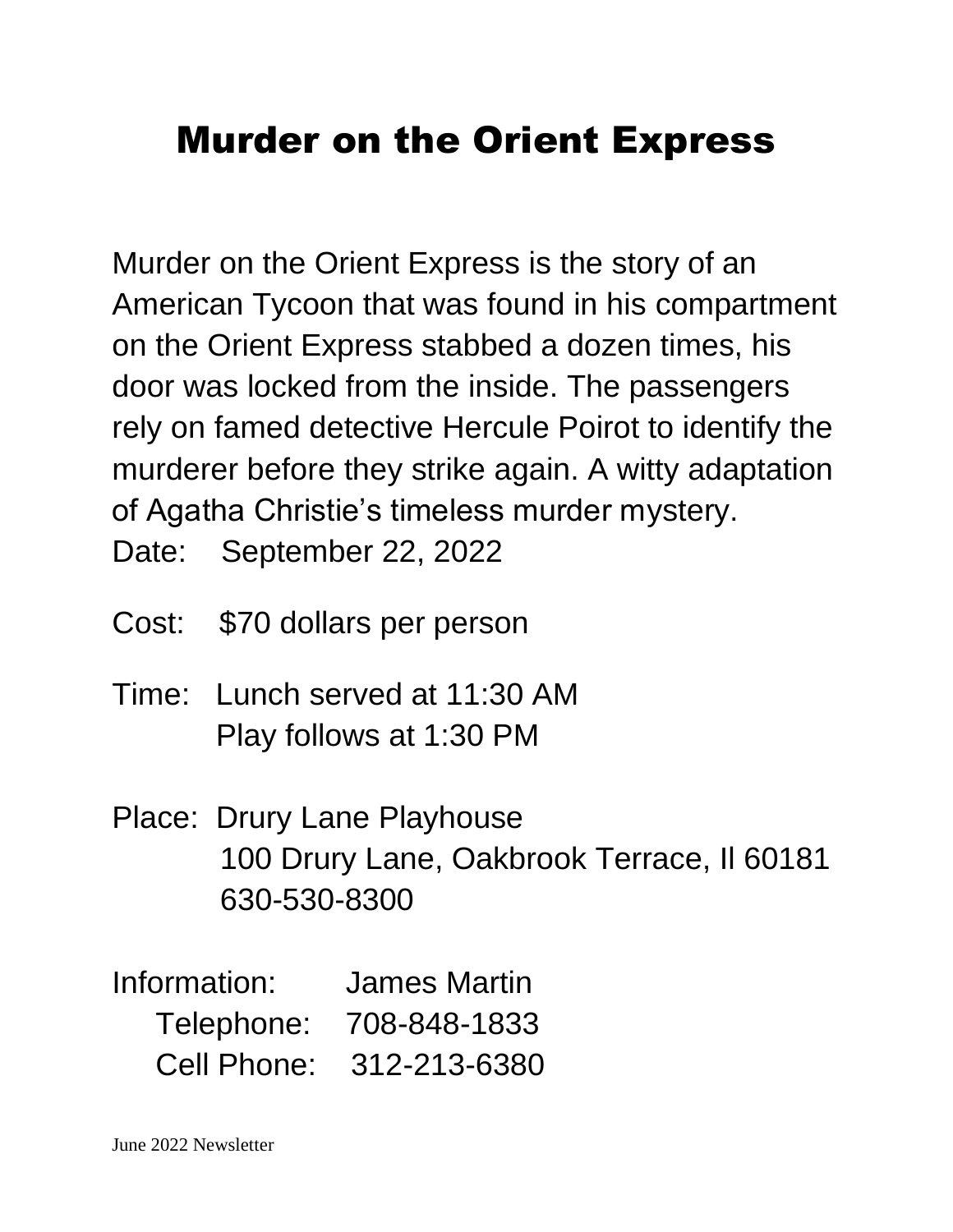#### Murder on the Orient Express

#### Menu

First Course: Garden Salad

Entrees (choice of one):

**Letter Chicken Kabob** 

\_\_\_\_\_\_Grilled Vegetable Cavatappi, with Pesto

Desert: Chocolate Éclair with Berries and Chocolate **Sauce** 

| Name: |  |  |  |  |
|-------|--|--|--|--|
| --    |  |  |  |  |

Phone Number:\_\_\_\_\_\_\_\_\_\_\_\_\_\_\_\_\_\_\_\_\_\_

Guest(s)\_\_\_\_\_\_\_\_\_\_\_\_\_\_\_\_\_\_\_\_\_\_\_\_\_\_\_\_

The check should be made payable to:

"Retired Members of Local Union #134 IBEW"

August 30, 2022 is the last day for checks and reservation forms to be received by: Jim Martin 633 N Harvey Ave Oak Park, Illinois 60302